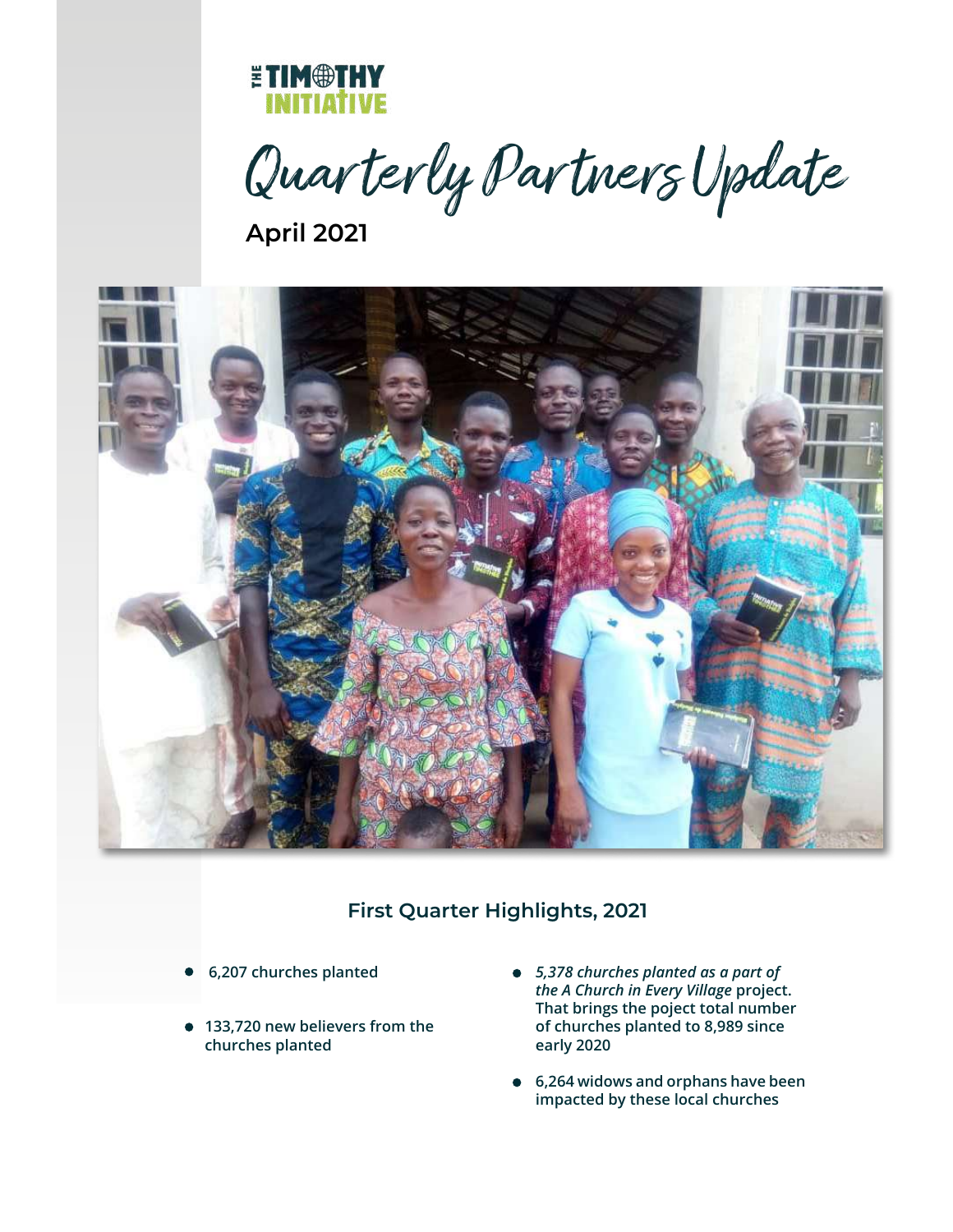Spreading Hope

Every day, TTI disciple makers around the world reach people in desperate need of the hope found only in Jesus.

Rebecca was raised in a family that followed the rituals and witchcraft passed down from her ancestors. Yet, she long held an interest



in learning more about Jesus. This burden grew greater after her son's passing—she desperately desired peace and genuine hope.

In the midst of her internal spiritual battle, God, in His sovereignty, sent TTI church planter John to Rebecca's village. John invited everyone to join him in a showing of the Jesus Film. After experiencing Jesus in the film, she asked if Jesus could have saved her late son had He been present. John assured her of Jesus's power to save and His faithfulness in difficult times.

At that moment, Rebecca gave her life to the Lord! She was baptized the next day and has now joined a local body of believers.

Another incredible testimony of a lost soul moving from hopelessness to eternal hope.

It's a great honor to be part of what God is doing around the world! Thank you for your heart to reach the nations.



Together for our King,

Ì

**Dr. Jared Nelms** CEO

Jared and the TTI Team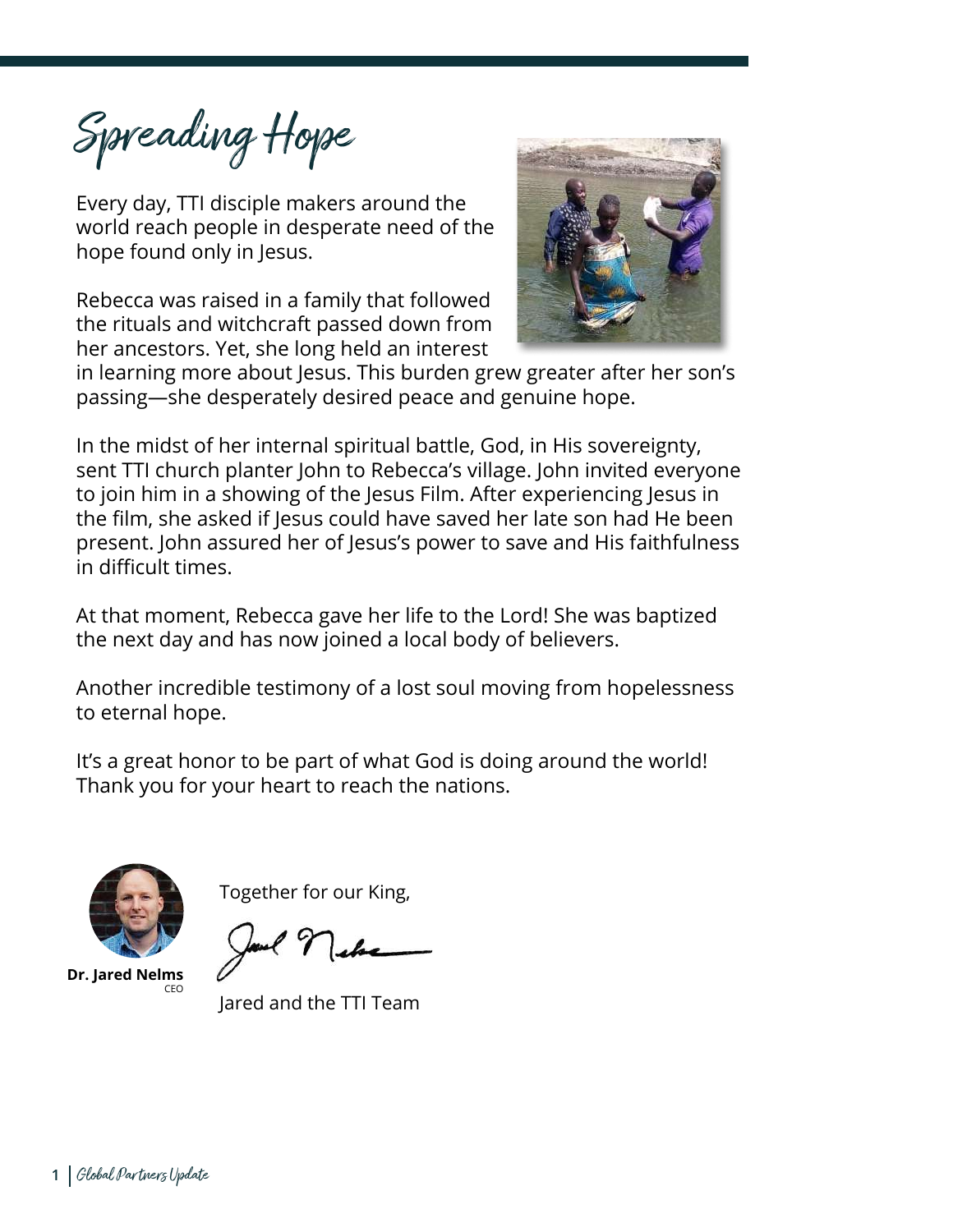

Esther's Story

Esther could not read and write like other girls her age. While her friends and neighbors attended school, she remained at home because her parents couldn't afford to send her. Esther filled her days cleaning the house, preparing food, and tending to her siblings. However, when she became a teenager, she was forced to help provide for the family.



Seeing how difficult it was to get a job without an education, Esther became a prostitute. At first, she felt thrilled to be needed by men, but this novelty quickly wore off. Over time, Esther felt dirty, abused, and exhausted. However, since she made good money, she did not quit. She continued trading her body for cash until she met TTI church planter named Ruth and her friends. They were sharing the Good News of Christ in her town.

Ruth introduced herself to Esther and told her about the love of Christ. As she explained to Esther how Jesus could take away her burdens and give her a more meaningful life, her fellow believers prayed in silence. Even though their words encouraged her, Esther turned down the invitation for salvation because she felt unworthy of Christ's love. Ruth shared contact information with her, and together with her church family, continued to pray for Esther.

In response to the church planter's prayers, God convicted Esther of her sinful actions, and she contacted Ruth three days after they had met. They spoke more about Jesus, and she gave her heart to the Lord.

Through consistent discipleship, Esther has found Christ to be her source of life, peace, and joy. She is an active member at Ruth's fellowship, where she has learned more about God's character. Set free, Esther stopped prostituting herself and severed her ties with old friends. She looks forward to baptism and is committed to serving Christ all her life.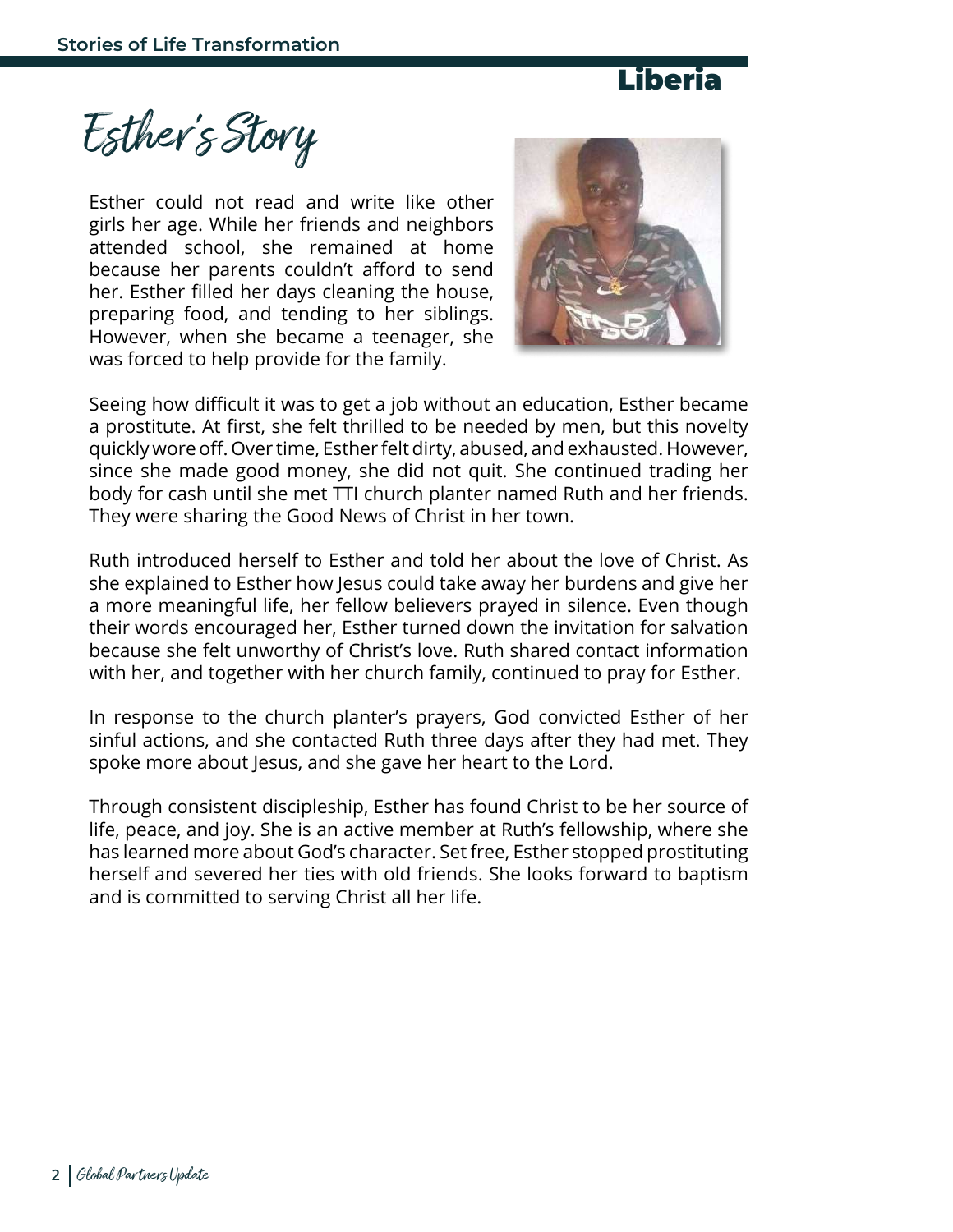DRC

Samson's Story

A lot of people can tell you that there's a distinct smell in their homes; it may be the scent of freshly-baked cookies or something else that just reminds you of that place. For Samson, that smell was alcohol. He grew up with alcoholic parents who drank away every coin they possessed. The stench of their guilty pleasure lingered on their breaths. His childhood



memories included watching his parents in different states of inebriation, with the reek of alcohol emanating from their bodies. This environment impacted Samson, who assumed alcoholism was the norm. He, too, started drinking when he reached the legal age. He was soon hooked just like his parents, and he squandered all that he earned to feed his addiction with no hope for the future.

A TTI disciple maker named Almasi rode his motorcycle through the village to Samson's house on a warm sunny day. Samson was in the throes of a heavy hangover. Nonetheless, he agreed to meet with Almasi, who shared the Gospel with him using an audio Bible. As they listened together, Almasi explained the Good News of salvation. The Bible's truths tugged at Samson's heartstrings; he became aware of the immoral conduct he'd carelessly practiced. After they finished listening to the audio Bible, Samson shared his desire to repent, confess his sins, give his life to Jesus Christ. Almasi prayed with him, and he gave his heart to the Lord.

Samson changed his ways and quit drinking after making the bold decision to pursue Christ. As a result of his decision, he lost a lot of friends, but that did not deter him. He felt calm and at peace, and he wasn't concerned about anything. He joined Almasi's church, where he continues to grow spiritually through fellowship with other believers.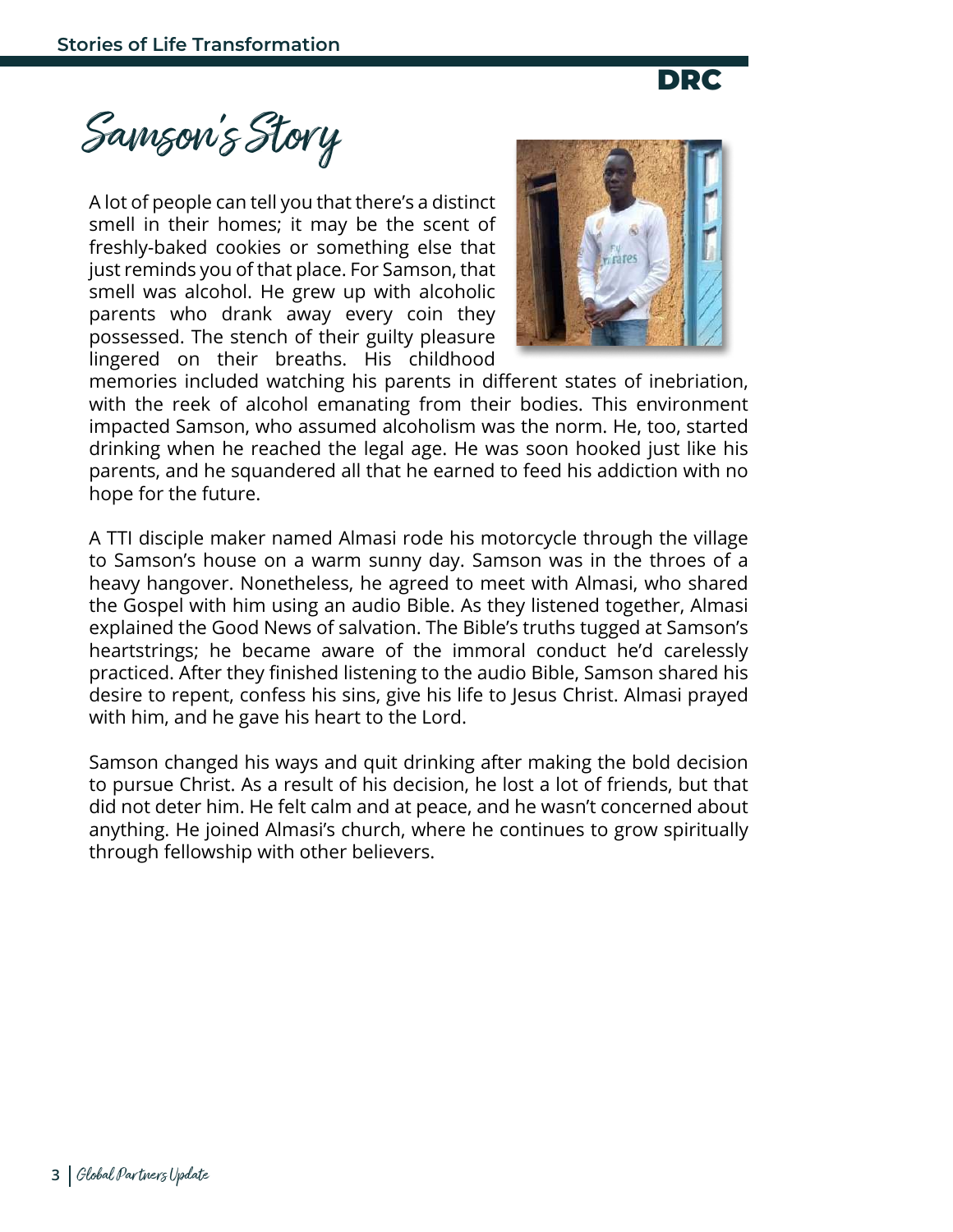## MYANMAR

Monisha's Story

Having grown up in a poor family, Monisha wanted nothing more than to acquire money and a lovely big mansion. She thought success and wealth would drive away worry and disappointment. Monisha believed worshiping several gods and goddesses and offering sacrifices to the spirits who lived in farm fields would make her rich. She also thought fortune tellers would provide direction toward her goals.



Then one day, her husband came home with complete joy and happiness apparent in his heart. Meanwhile, her heart remained full of discontent and disappointment. When she asked him what happened, her husband merely said someone took all his burdens away. She could see the joy on his face, but her husband didn't explain.

A few weeks later, Monisha walked into the home of a TTI disciple maker named Than. Her husband wanted her to watch the Jesus Film just like he had several weeks earlier. She watched and was surprised by what she experienced. Joy and peace rushed into her heart, and all the worry, pride, and disappointment rushed out.

As the Holy Spirit strongly moved, she, too, surrendered her life to Christ. She's lost the desire for material wealth. Now, she experiences the riches of a loving and understanding relationship with her husband. They are growing together in their faith and regularly study the Bible at their local church.

Furthermore, Monisha is a disciple who makes more disciples in her local community by sharing her testimony with friends and neighbors.